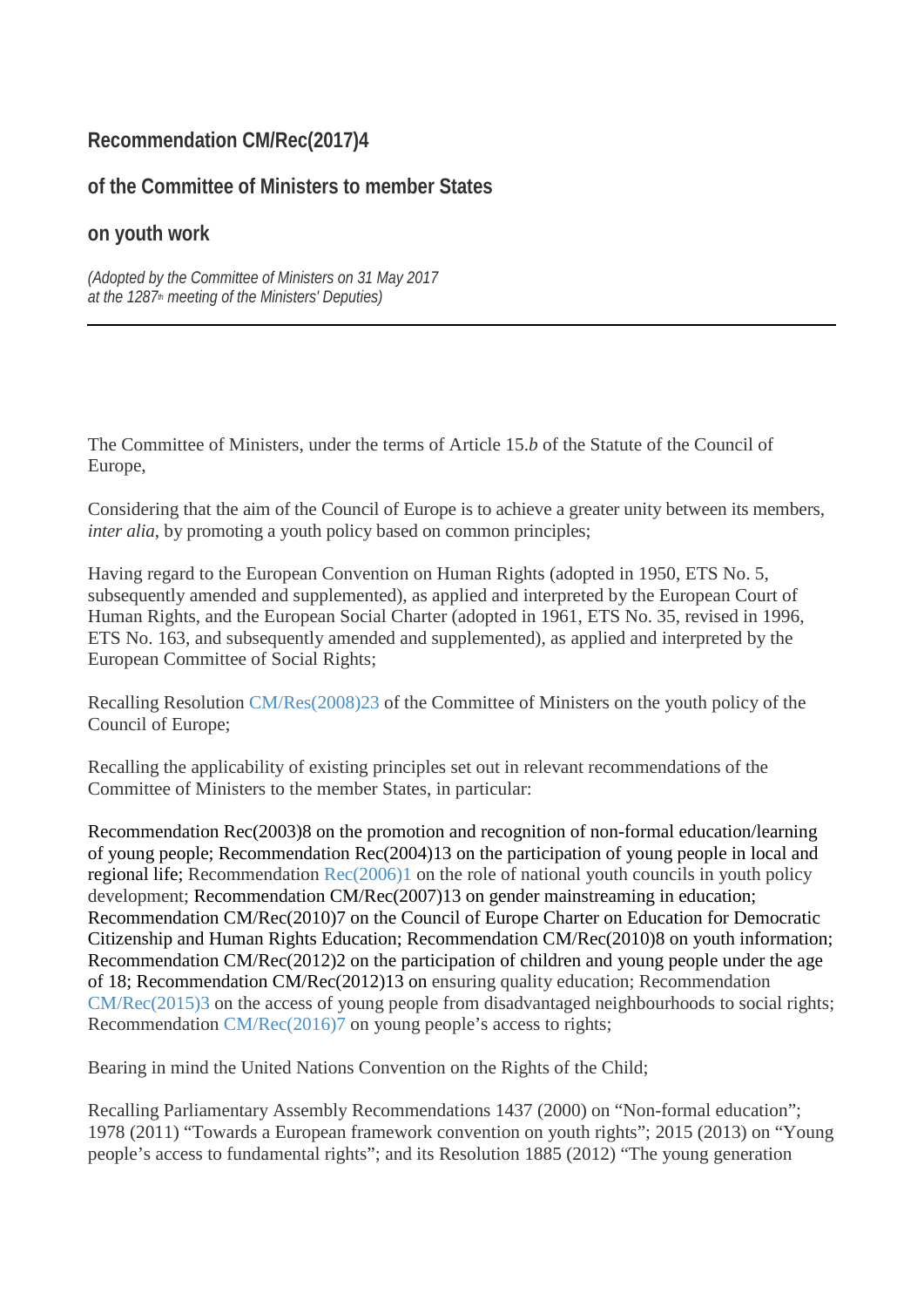sacrificed: social, economic and political implications of the financial crisis", as well as the replies of the Committee of Ministers to these recommendations;

Recalling the Congress of Local and Regional Authorities' Resolution 386 (2015) "Bringing down barriers to youth participation: adopting a lingua franca for local and regional authorities and young people", and its Recommendation 128 (2003) on "The revised European Charter on the Participation of Young People in Local and Regional Life", as well as the reply of the Committee of Ministers to this recommendation;

Having further regard to the Declaration and Action Plan adopted at the  $3<sup>rd</sup>$  Summit of Heads of State and Government of the Council of Europe (Warsaw, 16-17 May 2005) which stated that the Council of Europe would further develop its unique position in the youth field;

#### Convinced that:

– the sustainability of European identity and the Council of Europe's core values (human rights, rule of law and democracy) relies on the creativity, competences, social commitment and contribution of young people and on their confidence in the future as well;

– government policies should support young people in realising their full potential as autonomous members of society, enabling them to develop life plans and exercise their democratic citizenship;

– youth work makes an important contribution to active citizenship by providing opportunities to acquire the knowledge, skills and attitudes for civic engagement and social action;

Recognising the complexities and challenges of transition from childhood to adulthood and autonomy, as well as the decline in opportunities for young people as a result of increasing unemployment, poverty, discrimination and social exclusion;

Being aware of the impact of the economic crisis on youth work provision in some member States;

Acknowledging the work undertaken by the Council of Europe's youth sector to support youth policies promoting human rights, social inclusion, intercultural dialogue, gender equality and the active participation of young people, in particular through its European Youth Centres, the European Youth Foundation, its intergovernmental co-operation and co-managed statutory bodies and the partnership between the European Union and the Council of Europe in the youth field;

Acknowledging the importance of achieving coherence and synergy with the efforts of all relevant stakeholders, including with the European Union, in the field of youth work;

Acknowledging the positive contribution of youth workers in all member States to empowering and engaging young people in developing inclusive, democratic and peaceful societies;

Drawing on the Declaration of the 2<sup>nd</sup> European Youth Work Convention (2015), entitled "Making a world of difference", which aimed to set a European agenda for youth work,

#### Recommends that the governments of the member States, within their sphere of competence, renew their support for youth work by:

1. ensuring that the establishment or further development of quality youth work is safeguarded and proactively supported within local, regional or national youth policies, as appropriate. Taking into account the diversity of youth work across and within member States, special attention should be paid to the need for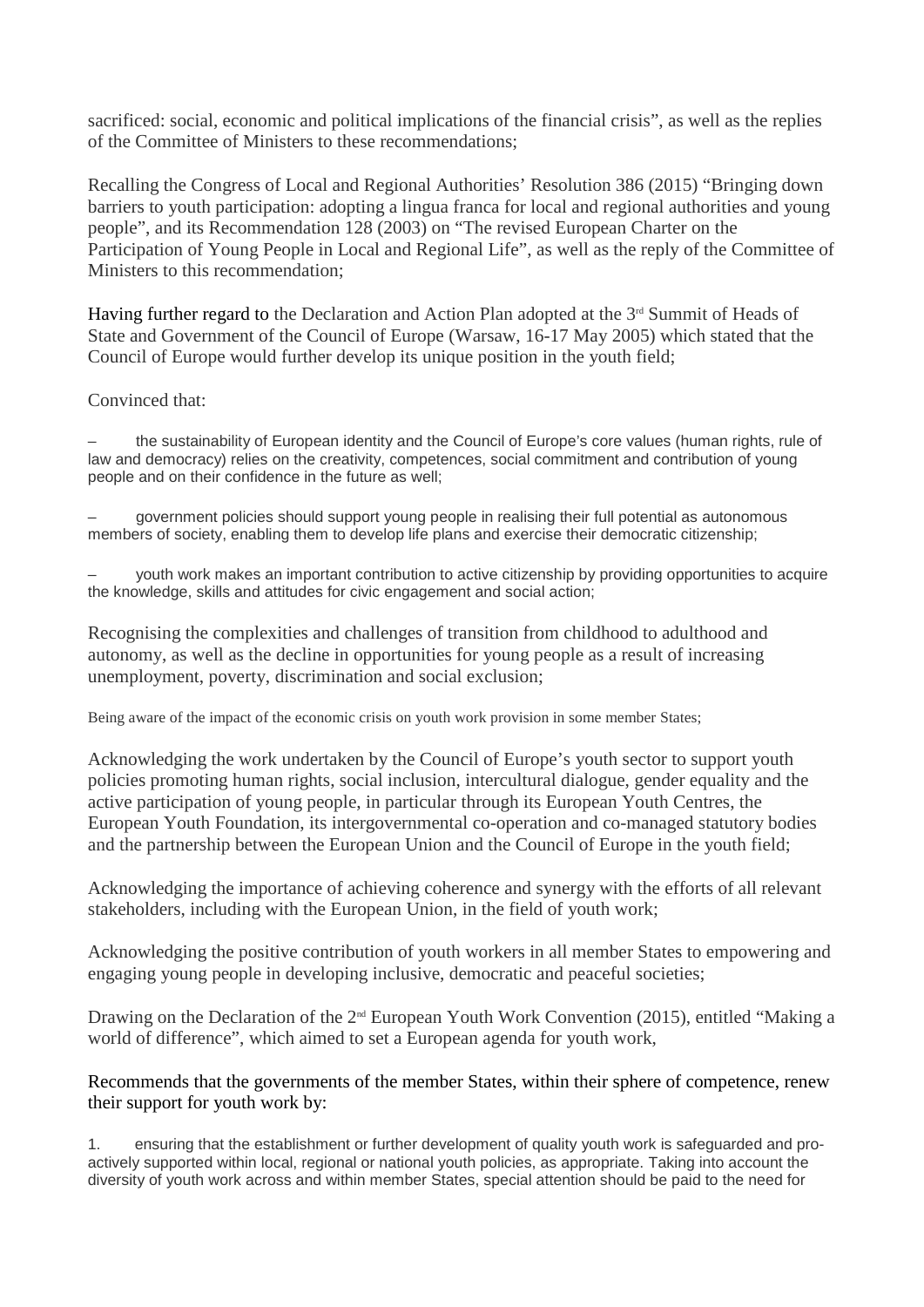strategies, frameworks, legislation, sustainable structures and resources, effective co-ordination with other sectors, as well as to related policies that promote equal access to youth work for all young people. Youth workers and young people should be actively engaged in any planned measures for implementation;

2. establishing a coherent and flexible competency-based framework for the education and training of paid and volunteer youth workers that takes into account existing practice, new trends and arenas, as well as the diversity of youth work. Stakeholders, including youth workers and young people, should be involved in developing this framework;

3. taking into consideration the measures and principles proposed in the appendix to this recommendation and encouraging providers of youth work to do the same;

4. supporting the initiative of the Council of Europe's youth sector to set up an ad hoc high-level taskforce of the relevant stakeholders in youth work in Europe, which can elaborate a mid-term strategy for the knowledge-based development of European youth work, in order to:

improve co-ordination of and access to youth work knowledge and resources at European, national, regional and local levels;

further support the exchange of youth work practices, peer learning and the creation of sustainable networks and partnerships;

– stimulate co-operation within the youth sector and among sectors and fields of expertise wherever youth work takes place in order to reinforce ties, in particular between formal education and youth work and between public authorities, the private sector and civil society;

– strengthen the dialogue between youth work, youth policy and youth research;

– strengthen the capacity of youth work to respond to the changes and trends in our society and the emerging challenges faced by young people;

– carry out a mapping exercise on existing education and training (such as vocational training and higher education) and existing systems for validation of competences for paid and volunteer youth workers;

– develop a range of assistance measures to support member States in taking forward and implementing this recommendation;

5. fostering national and European research on the different forms of youth work and their value, impact and merit;

6. supporting the development of appropriate forms of review and evaluation of the impact and outcomes of youth work and by reinforcing the dissemination, recognition and impact of the Council of Europe Youth Work Portfolio in the member States;

7. promoting the Council of Europe Quality Label for Youth Centres as an example of good practice;

It further recommends that the governments of the member States:

– ensure that this recommendation, including its appendix, is translated and disseminated (in accessible formats) to relevant authorities and stakeholders, with a view to raising awareness of, and strengthening commitment to, the further development of quality youth work;

– examine, within the Committee of Ministers, the implementation of this recommendation five years after adoption.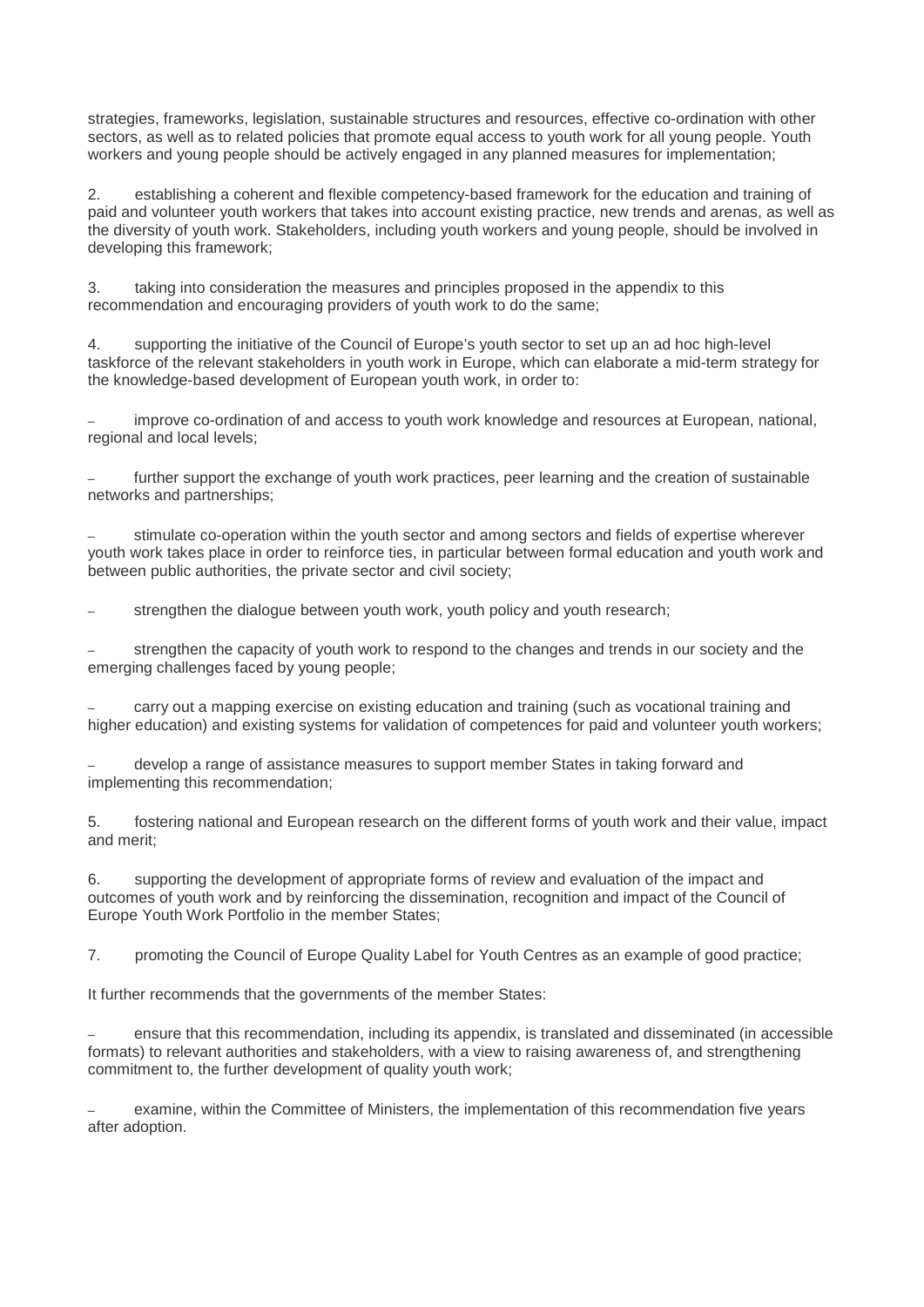### *Appendix to Recommendation CM/Rec(2017)4*

# A. Scope and purpose of the recommendation – definition and scope of youth work

This recommendation applies to youth work in all its diversity. It aims to encourage member States to develop their youth work policy and practice within their sphere of competence and invites member States to adopt a range of measures that will strengthen the necessary support for youth work at local, regional, national and European levels.

The age range of those who benefit from youth work provision should reflect the legal and constitutional framework and existing practices in each of the member States.

Youth work is a broad term covering a wide variety of activities of a social, cultural, educational, environmental and/or political nature by, with and for young people, in groups or individually. Youth work is delivered by paid and volunteer youth workers and is based on non-formal and informal learning processes focused on young people and on voluntary participation. Youth work is quintessentially a social practice, working with young people and the societies in which they live, facilitating young people's active participation and inclusion in their communities and in decision making.

Despite different traditions and definitions, there is a common understanding that the primary function of youth work is to motivate and support young people to find and pursue constructive pathways in life, thus contributing to their personal and social development and to society at large.

Youth work achieves this by empowering and engaging young people in the active creation, preparation, delivery and evaluation of initiatives and activities that reflect their needs, interests, ideas and experiences. Through this process of non-formal and informal learning, young people gain the knowledge, skills, values and attitudes they need in order to move forward with confidence.

In order to facilitate these outcomes, youth work should create an enabling environment that is actively inclusive and socially engaging, creative and safe, fun and serious, playful and planned. It should be characterised by accessibility, openness and flexibility and at the same time promote dialogue between young people and the rest of society. It should focus on young people and create spaces for association and bridges to support transition to adulthood and autonomy.

It is acknowledged that youth work, often in partnership and co-operation with other sectors, produces a wide range of positive outcomes for individuals, their communities and for society in general. For example:

– it leads to critical reflection, innovation and changes at local, regional, national and European levels;

it contributes to young people's well-being, enhancing a sense of belonging and strengthening their capacity to make beneficial choices;

it supports positive and purposeful transitions in personal, civic, economic and cultural life, enabling the development of competences that facilitate life-long learning, active citizenship and labour market participation;

– it promotes the development of various skills such as creativity, critical thinking, conflict management, digital and information literacy and leadership;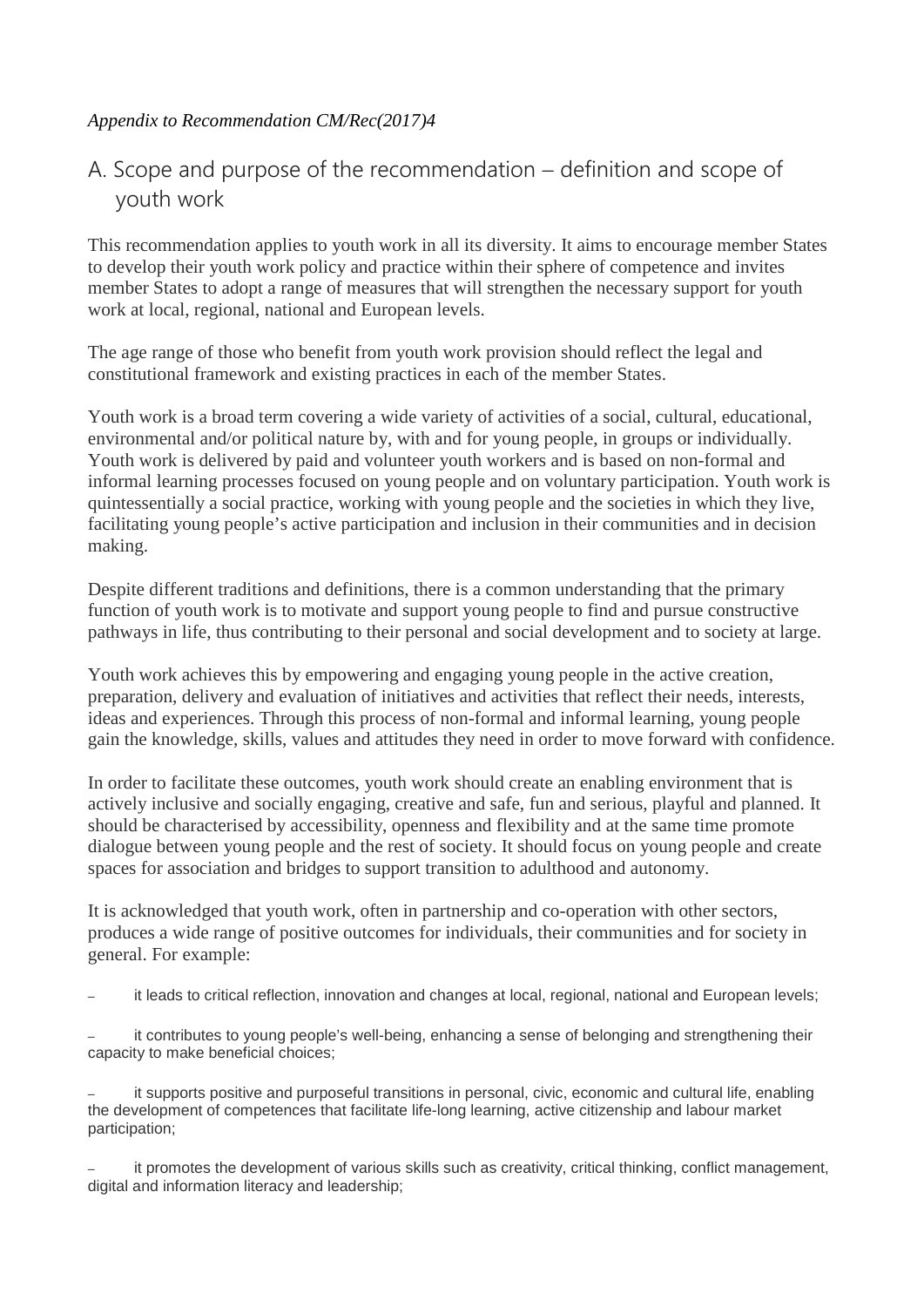it enhances diversity and contributes to equality, sustainable development, intercultural understanding, social cohesion, civic participation, democratic citizenship and the upholding of the values of human rights;

it strengthens young people's resilience and thereby their capacity to resist negative influences and behaviour.

These positive outcomes, in the face of the current challenges in Europe and the disproportionately negative effects on young people, underline the vital importance of member States ensuring access to quality youth work for all young people. The risks of not doing so could be significant.

Young people are a key resource in building a social and just Europe. Societies are at high risk of undermining stability and social cohesion if they allow the current difficult circumstances to create a "lost generation" of disillusioned and disengaged young people. Adequately supporting young people today, including through the provision of quality youth work, is an important investment Europe has to make for its present and for the future. Not doing so represents a loss of opportunity to strengthen contemporary civil society, a threat to social cohesion and weakens the potential for dealing effectively with some of the major challenges of our time such as migration, unemployment, social exclusion and violent extremism.

## B. Principles

The recommendation builds on the existing values, principles and benefits of youth work as enshrined in the instruments referred to in the text above. The design and delivery of youth work are underpinned by the principles of voluntary and active participation, equality of access, openness and flexibility. It should be rights-based, inclusive and centred on young people, their needs and abilities.

As participation is one of the key principles of youth work, young people, youth workers, youth and other organisations providing youth work are recognised as active partners in the development, implementation and evaluation of youth work policy and practice.

Member States are encouraged to secure the active participation of all these stakeholders when taking forward the recommendations and the following measures.

## C. Measures

In establishing policies that safeguard and proactively support the establishment and further development of youth work at all levels, member States are invited to:

i. provide an enabling environment and conditions for both proven and innovative youth work practices (including for example, sustainable structures and resources), particularly at the local level, while acknowledging that youth work benefits from regional, national and international opportunities and co-operation;

ii. strengthen the role and position of youth work in order to facilitate cross-sectoral co-operation between youth work −whether it is provided by public authorities, the private sector or civil society − and other sectors, including for example: social care, health, sport, culture, formal education, employment services and criminal justice;

iii. promote and support co-ordination between local, regional, national and European levels of youth work, thereby facilitating networking, co-operation, peer learning and exchange;